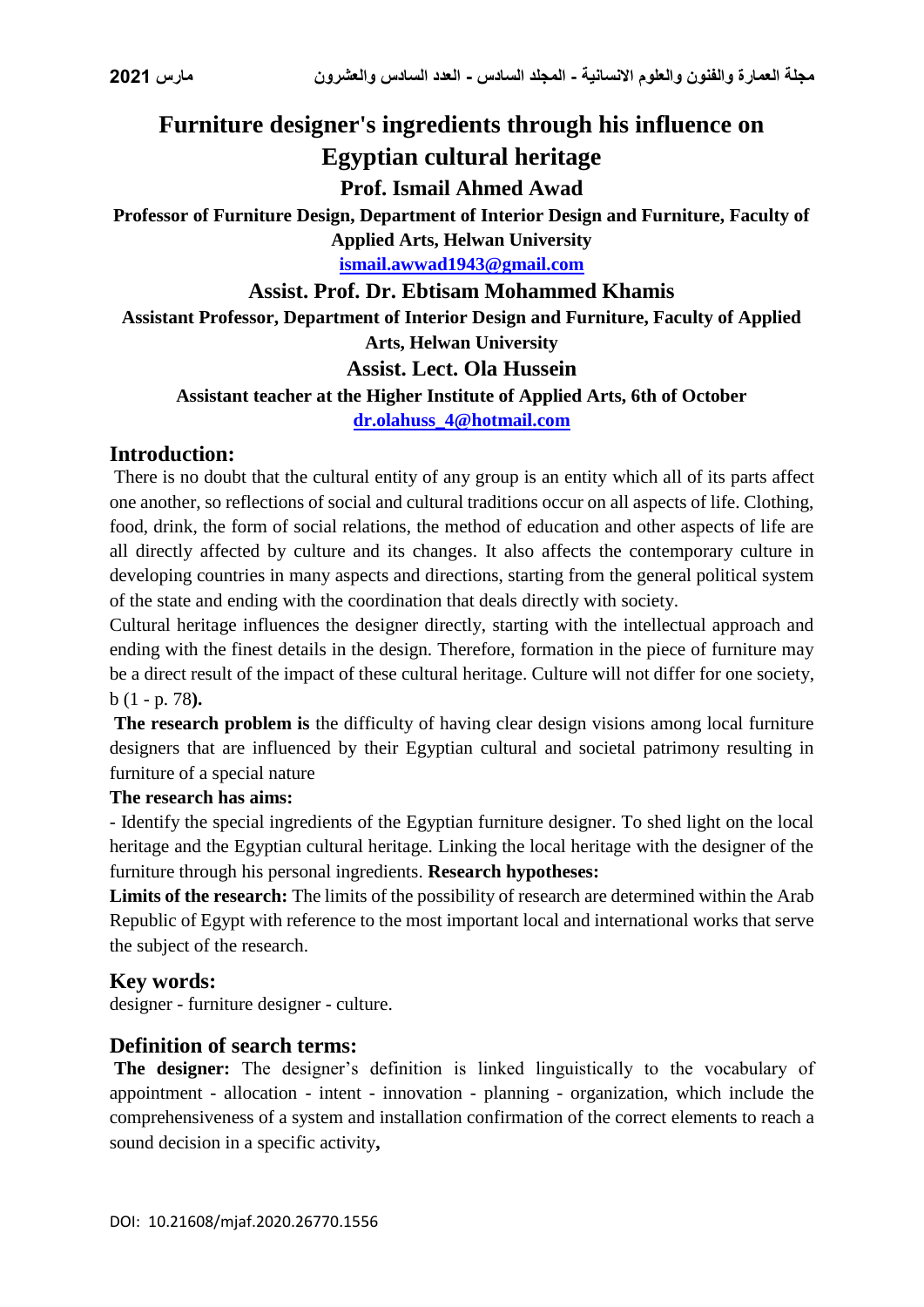#### **we mention of which is:**

An individual who provides society with alternative features. Responsible for developing mental plans that lead to determining the shape of things.

- The creative artist who performs the innovative processes of product design in terms of technical, technological and engineering direction, as well as planning and directing production processes and solving its problems, as well as analysing and researching product development (2- p. 13).

## **The elements of the furniture designer:**

There are several elements that must be met by the interior designer in general and the furniture designer in particular, including:

**A-Innovative ability:** The furniture designer must have the innovative capacity in the sense of developing new ideas that go out of the known knowledge frame - whether for the individual's information or the surrounding information, "An innovative person is the one who has the innovative ability to extract the largest possible number of diverse ideas from one idea".

**B-** Artistic sense and taste: The furniture designer must be distinguished by artistic sense and taste and the ability to perceive relationships of lines, colours and materials and assemble them in a coordinated way within the form or composition to ultimately express a high aesthetic value **- depending on:**

**- sense of beauty:** It is the response of the designer to aesthetic and artistic stimuli.

- **Aesthetic judgment:** means the extent of the designer's conformity with the accepted technical standards.

C- **Knowledge of the history of ancient and modern arts**: Familiarity with all movements and art schools for design and the study of the characteristic of each school is one of the most important qualities that must be available to the designer of furniture.

**D- Predicting the future requirements of society:** To have the ability to predict the **Intellectual considerations for the designer:**

#### **Full understanding of the changing aspects:**

#### **A-Affiliation.**

B- The ability to taste where taste is an important and key process in the design process - artistic taste is the ability to feel and perceive beauty - which thus leads to the ability of human creativity - and it has a spirit that is attentive to the beauty aspects of the creative designer and the aesthetic preference is considered a high level Of artistic taste - a process associated with the crystallization and the relative entrenchment of certain patterns.

## **Definition of culture:**

Culture is the one thing that includes knowledge, belief, art, ethics, law, customs, cultural association and all other capabilities and habits that a person acquires as a member of a society, meaning that the content of culture can include and refer to all means, skills, behaviour, customs, knowledge, art, language, science, and thought. Conveyor, philosophy and ideas, cognitive processes, etiquette of ethics and ethics, social taste and rules, traditional custom, systems and law and all disciplines associated with thinking and knowledge. We cannot under any circumstances count the various definitions that have emerged around the term culture, but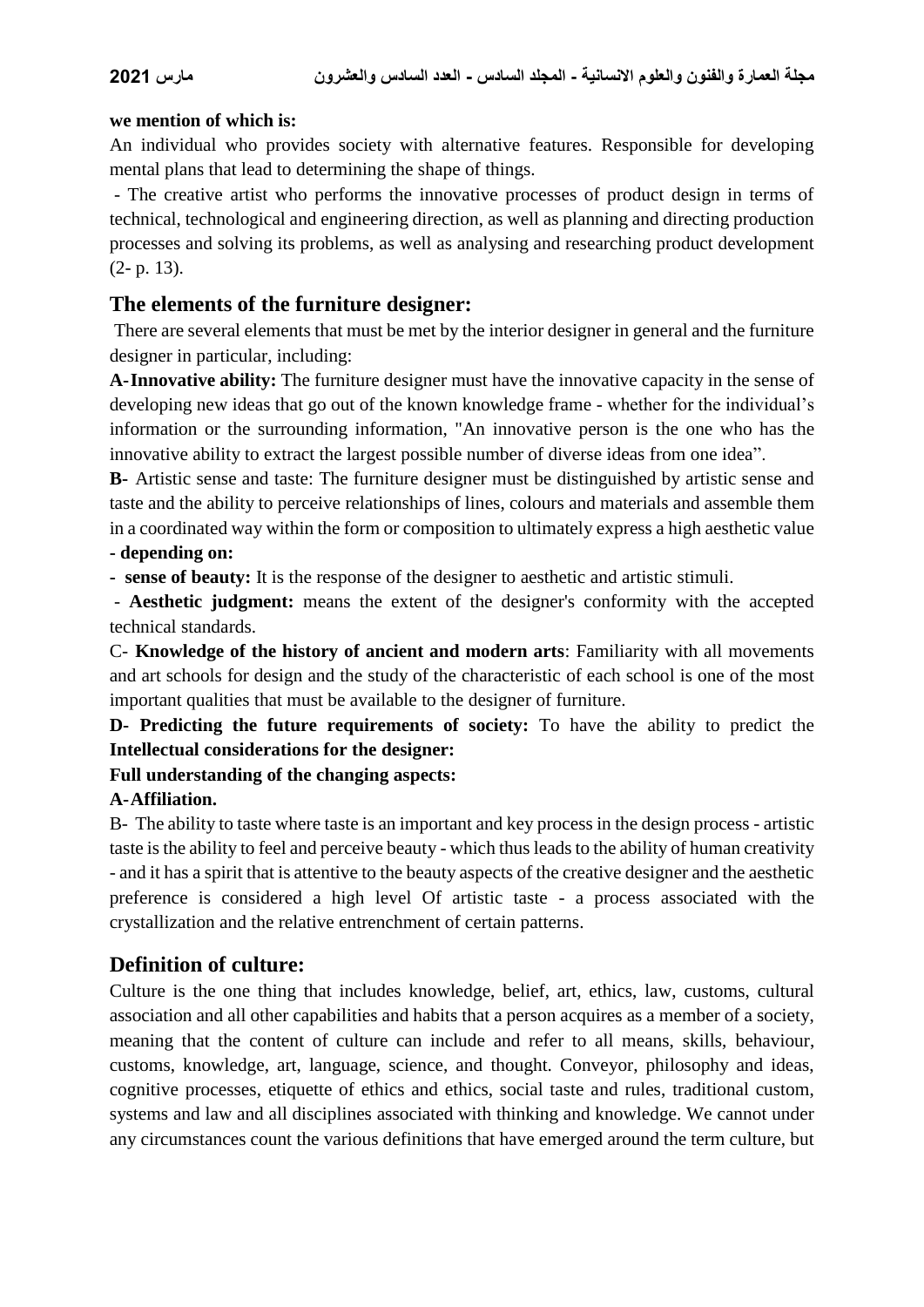at the same time we can perform a classification process for most of these definitions that fall under the cultural environment (5- p. 4).

**Culture of human furniture designer** from the beginning of creation; the maker made everything he needed with his hands until the appearance of the machine, so he used to work in one or a few raw materials such as wood, clay and iron. He was always trying to explore its nature and the possibility of using it in a way that suits him according to his needs and the simple possibilities available to him in its formation, fully reflecting his feelings and internal feelings on it, so the technical work comes out to achieve the functional purpose that was implemented for him. This manufacturer did not derive his experiences from space but from his familiarity with the development that preceded him throughout the ages and history, but we find that some of these makers have endowed themselves to the process of creating integrated forms, which perform their function as much as saturating the soul with beauty and love of acquisition and contributing to the renewal or creation of advanced style and arts. Nowadays we find that the surviving designer is actually the one who knows a lot about raw materials, potential and how to be formed and how to deal with it, so that he can add a new thought, as the designer has the biggest impact on the amendment and additions to the structural side and texture or shape that give the product different aesthetic properties.

#### **The culture of the furniture designer stems from three basic tributaries**:

A-The environment with all its vocabularies.

B- The experiences of all of its predecessors in various fields, including creators, designers and artists throughout the ages.

C- The same personality represented in his own feelings and thoughts. With the presence of science and technology and the continuous progress in scientific applications that produce shapes that can serve as vocabulary or basic building blocks that allow the designer to move within his design and builds the final shape or choose the basic building blocks from.

**• Elements and levels of culture:** Culture takes dimensions and levels that can be presented and addressed through the material and non-material aspects as follows:

A. The material level of culture: It is all that a person makes in his public life to conform to the environment and all the tangible things that the human mind produces from tools and machines  $(11 - p. 113)$ ,

B. The intangible level of culture: It is all the intangible, cultural, behavioural traits of customs, traditions, customs, language, religious ideological thought, rituals, and myth (12 - p. 163).

**Definition of heritage:** Heritage means inheriting the civilizations of the predecessor to the successor, and this inheritance is not limited to language and intellect, or literature only, but it is generalized to include all material and emotional aspects of society, including intellect, philosophy, religion, science, art and urbanism, in addition to the confirmed role of cultural heritage in all its branches and tributaries in expressing the extent of development of a civilization of society from social, economic, political and urban aspects of the past. This heritage also plays a fundamental role in the underdevelopment or development of this society towards the future. A good cultural heritage for every nation is the effective factor in developing the life of that nation, which provides it with moral strength and self-confidence and keeps it from melting, losing and disappearing. We can also express it as Dr. Zaki Naguib Mahmoud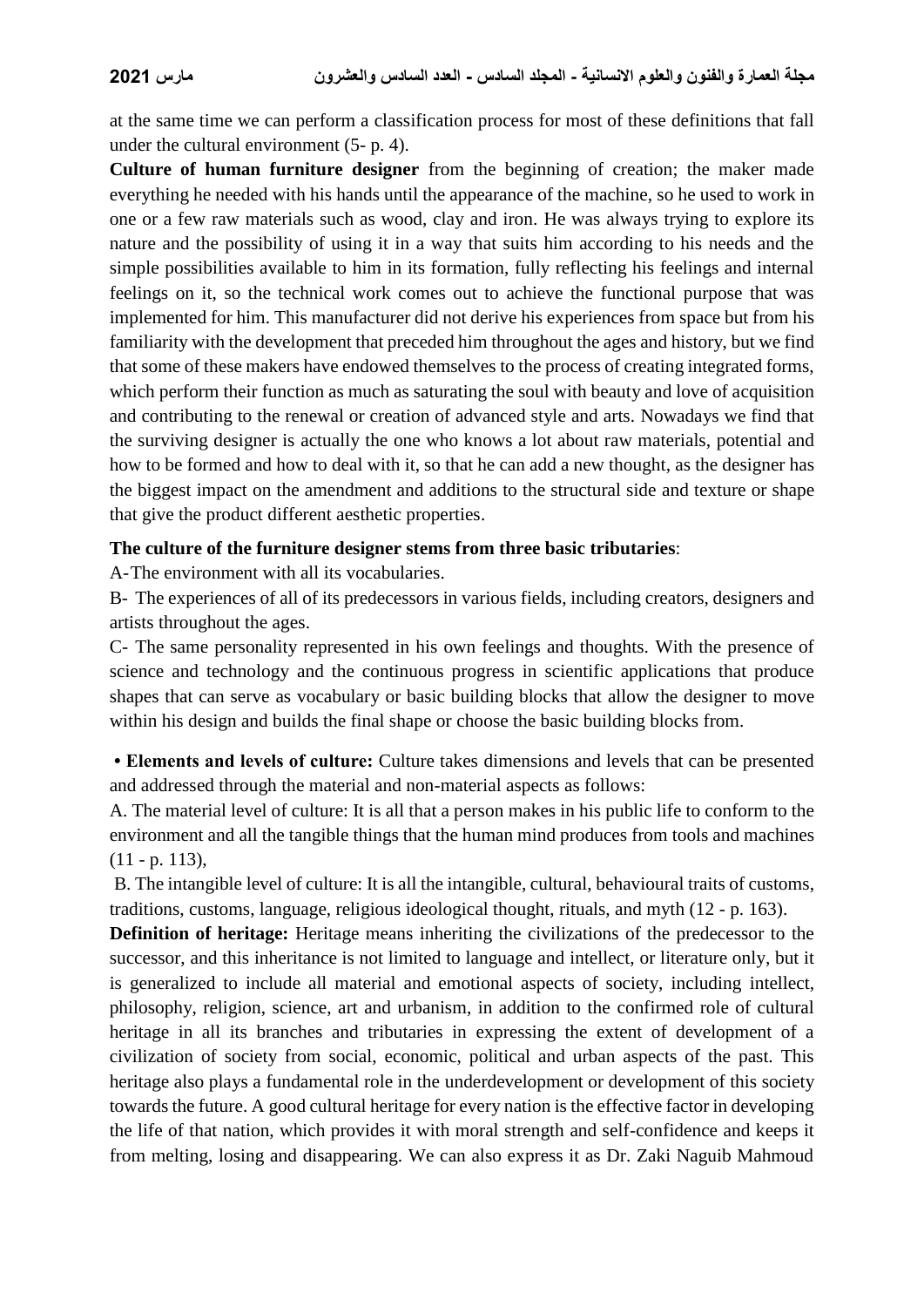described it in his writing about the modernization of Arab culture, "Heritage .. That single word refers to a huge world .. God alone knows its extent "(13- p. 178).

**Definition of inheritance:** It is everything that ancestors leave to reach their children, whether they are concepts, ideas, traditions, urban conditions or any form of art. If this heritage receives enough attention, it turns into a heritage that receives care and attention to preserve it and transfer it well to successive generations. In a way that guarantees its continuity through the different eras and reflects the heritage, group thought and their approach to dealing with a specific problem or any other environmental and social pressures. Cultural heritage is a dynamic historical structure that changes, either to more wealth thanks to the creative productivity of society or to deterioration due to the disruption of this productivity and the stagnation of society.(14- p. 23).

## **Results:**

- The designer whose idea is related to his cultural heritage only cannot keep pace with the times, but he must look forward to all that is new and adapt, in order for his ideas to be contemporary, so he becomes a local designer with a special character.

## **Recommendations:**

- The importance of the role of the furniture designer in providing furniture with an innovative Egyptian thought that preserves the Egyptian identity. Taking into account the aesthetic and functional aspect when designing local contemporary furniture.

## **References:**

1- d/ nsmat 3bd al8adr ،d/ syd altwny ،e4kalyt alnsyg wal6ab3" al3rby lln4r waltwzy3 ، al8ahrt 1997 978 .

- Dr. Nesmat Abd Al-Kader/ Dr. Sayed Al-Tony "problems of textile and printing" Al Arabic for publishing and distribution-p.78-1997.

2- 5lwd bdr '3yth- mbad2 alt9mym alfny- mktbt almgtm3 al3rby lln4r waltwzy3 – al6b3t alawla-2007- 9 13.

- Khloud Badr Khais "Principles of artistic design" the Arab society library for publishing-1<sup>st</sup> edition-2007-p.13.

3- d/ swsn a7md 7lmy – alt3lym alm3mary n7w t6wyr mfahym akadymyt gdydt – lgnh al3mart – al3mart wal3mran fy al8rn 21 – 2000 m- 9123 .

- Dr. Sawsan Ahmed Helmy "architecture education towards development of new academic conepts" architecture committee- architecture and urbanism in the 21st century-p.123-2000.

4- amany smyr dawwd – f3alyt al5brt algmalyt fy tnmyt alr2yt alfnyt lda 6lbt klyt altrbyt ( rsalt magstyr) – klyt altrbyt – gam $3t$  7lwan – 2000 – 9 39  $\cdot$  40.

- Amany Samir Dawood "activity of aesthetic experience in developing the artistic vision for students of faculties of education" Master thesis- Helwan university-2000-p.39,40.

5- asamt m96fa – tathyr alby2t 3la t9mym alfra'3at alm3maryt llmskn al8ahra almmlwka– magstyr- hndst al8ahrt 1987 9 4.

- Osama Moustafa- "Influence of environment on designing architectural spaces for residence in the Mameluke Cairo- Master thesis-faculty of engineering-1987-p.4.